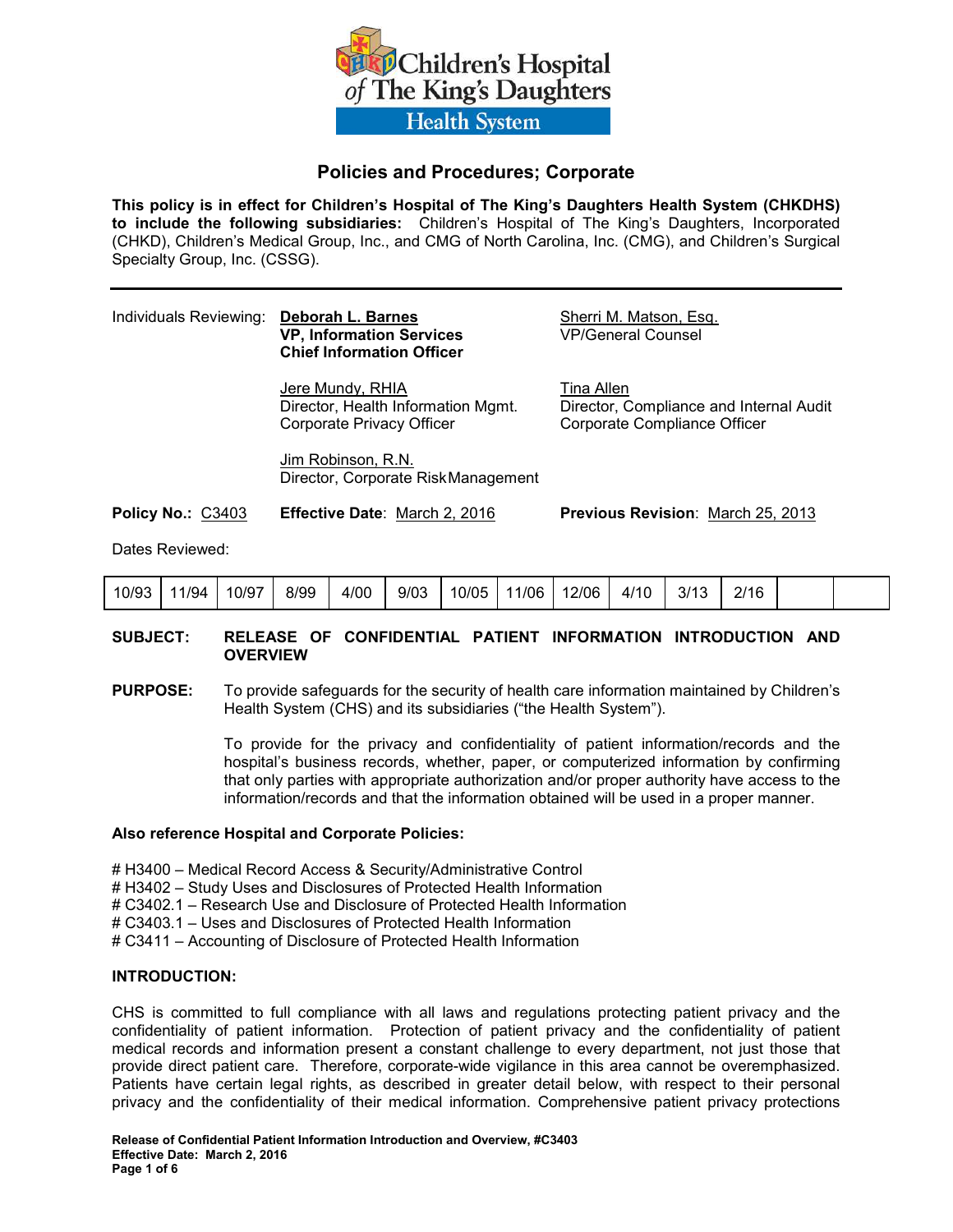exist under both state and federal law. Hospital accreditation standards have recognized and reinforced those rights by requiring hospitals to protect the confidentiality of patients' personal medical information.

CHS abides by the use and disclosure rules set forth by 45 CFR Parts 160 and 164 Standards for Privacy of Individually Identified Health Information mandated by the Health Insurance Portability and Accountability Act (HIPAA) of 1996. HIPAA allows the federal government to impose civil and/or criminal penalties against individuals for breaches in patient confidentiality up to as much as \$250,000 in fines and/or 10 years in prison.

Because CHS receives payment from Medicare for a portion of the care it provides, it is subject to the Medicare Conditions of Participation established in the regulations to the Social Security Act. One of these conditions of participation requires Medicare participants to establish a procedure to ensure the confidentiality of Medicare patient records.

On a broader scale, the Joint Commission on Accreditation of Health Care Organizations ("Joint Commission") has established accreditation standards requiring CHS to demonstrate respect for patient confidentiality and privacy. These Joint Commission standards require that CHS restrict access to sensitive data and information to persons who have a need, a reason, and permission for such access. Furthermore, CHS must not violate an individual's legal right to personal and informational privacy, including his or her health records. Our failure to comply with Joint Commission standards can result in conditional accreditation, probation, and, potentially, loss of accreditation. Loss of Joint Commission accreditation can be devastating since loss of such status may preclude participation in the Medicare and Medicaid programs.

Federal law also places specific restrictions on disclosure and use of patient records maintained in connection with an alcohol and drug abuse treatment program. Basically, the law requires patient consent for any such disclosure. Limited exceptions to the patient consent requirement exist where a bona fide medical emergency exists or a court of competent jurisdiction issues an appropriate order. The prohibition on disclosure applies to all information related to alcohol or drug abuse treatment, whether that information is recorded or not. In other words, unauthorized disclosure of oral information will violate the law. Perhaps most important is the prohibition against unauthorized disclosure of patient identity.

CHS must have in place policies designed to emphasize to employees at all levels the need for absolute confidentiality of patient identity and course of treatment. Employees providing ancillary services should be included in this type of awareness program, since a violation might be perpetrated by a member of the laboratory or housekeeping staff as well as a direct care provider. Failure to comply with the alcohol and drug abuse privacy restrictions carries a criminal penalty, i.e., federal fines of up to \$5000, depending on whether the violation is a first offense. These restrictions are specifically designed to encourage individuals with alcohol or drug problems to seek treatment and to prevent negative consequences that might otherwise result from unwanted disclosure of their condition.

Many federal disclosure restrictions require "unconditional compliance" meaning violations are prosecuted even if the holder of the information believed disclosure was lawful. Therefore, CHS must ensure that information from copies of patient records is released only to authorized individuals. Further, CHS must ensure that unauthorized individuals cannot gain access to or alter patient records. CHS has established a chain of authority for referral of outside information requests, with final accountability for confidentiality in the Corporate Privacy Officer. Employees faced with any request for patient records or information, whether in writing, over the phone, or in person by someone who looks official and tells a convincing story, must refer all such requests up the established chain of authority or to CHS General Counsel for consideration.

The Corporate Privacy Officer/Health Information Management Department Director should have familiarity with all laws, regulations, and rules relating to disclosure of patient information. For this reason, regular contact should be maintained with General Counsel. The Corporate Privacy Officer/Health Information Management Department Director or his/her subordinates should be readily available to patient treatment units and outpatient departments that receive requests for patient information. Often,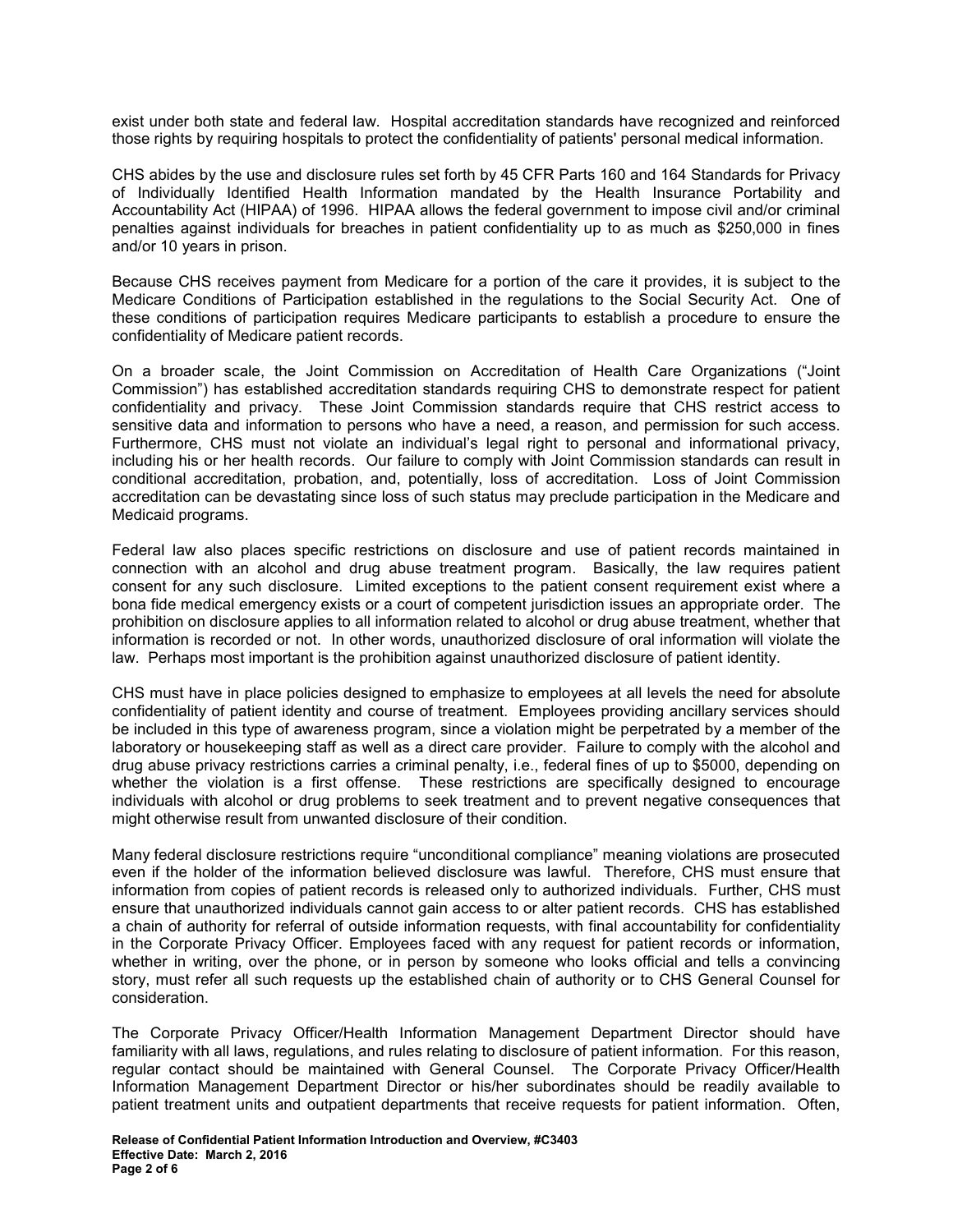requests for patient information come from outside health care providers or their staff members who may be treating one of CHS' patients on a referral or other basis, and may need, for treatment purposes, information contained in the medical record. Such requests should be referred to the appropriate Department Manager before any information is released to the outside party. Both the identity of the request maker and the patient's authorization for release of information to that party must be carefully verified before any information is released in accordance with CHS Hospital Policy #H3400, Medical Record Access & Security/Administrative Control. Occasionally, violations of CHS' policies and procedures concerning patient confidentiality occur, perhaps inadvertently. CHS ensures firm but evenhanded corrective action of such violations and has developed a reliable reporting system whereby it can quickly learn of violations and effectively correct them before they are repeated. Employees are often reminded that they are each vital, individual links in the compliance chain. Therefore, employees have a duty, subject to corrective action procedures, to report suspected or potential violations of patient confidentiality.

## **POLICY:**

1. **OWNERSHIP OF PATIENT/MEDICAL RECORD INFORMATION**. All patient information/ records, in any form (including but not limited to paper, computer, microfilm, photocopy, etc.) including on-site and remote clinic records, and other remotely stored medical records are strictly confidential and are the property of the Health System and shall not be removed from the premises without a court order, subpoena, statute or other legally mandated direction, or approval by the Health Information Management Department Director or General Counsel. See Policy C3400.1 – Transporting of Protected Health Information.

Medical information is maintained for the benefit of the patient, the physician, and the Health System. It facilitates patient care, medical research, evaluation of medical services, health care reimbursement, education, and legal concerns of the patient, the physician, and the Health System. Release of medical information is performed under the direction of the Corporate Privacy Officer/Health Information Management Department.

### 2. **CONFIDENTIALITY OF INFORMATION AND PROHIBITION AGAINST DISCLOSURE.**

- A. Communications between a patient and a health care provider, and records of the identity, diagnosis, evaluation, or treatment of a patient that are created or maintained by a health care provider, are confidential and privileged, irrespective of when the patient received services from a health care provider, and may not be disclosed except as provided in policy.
- B. A hospital or professional or an agent or employee of a hospital or professional may not disclose health care information about a patient to any person other than the patient without the written authorization of the patient or the patient's legally authorized representative, subpoena, court order, state/federal statute or other legally mandated direction.
	- (1) Health information may be disclosed to an agent appointed under a patient's power of attorney or to an agent or decision maker designated in an adult patient's advance directive for health care or to any person consistent with the provisions of the Health Care Decisions Act (54.1- 2981 et seq.).

 (a) The agent must provide documentation of his/her authority and must submit a completed request for release of medical records.

C. Any person who received confidential information from confidential communications or records who is acting on the patient's behalf may not disclose the information except to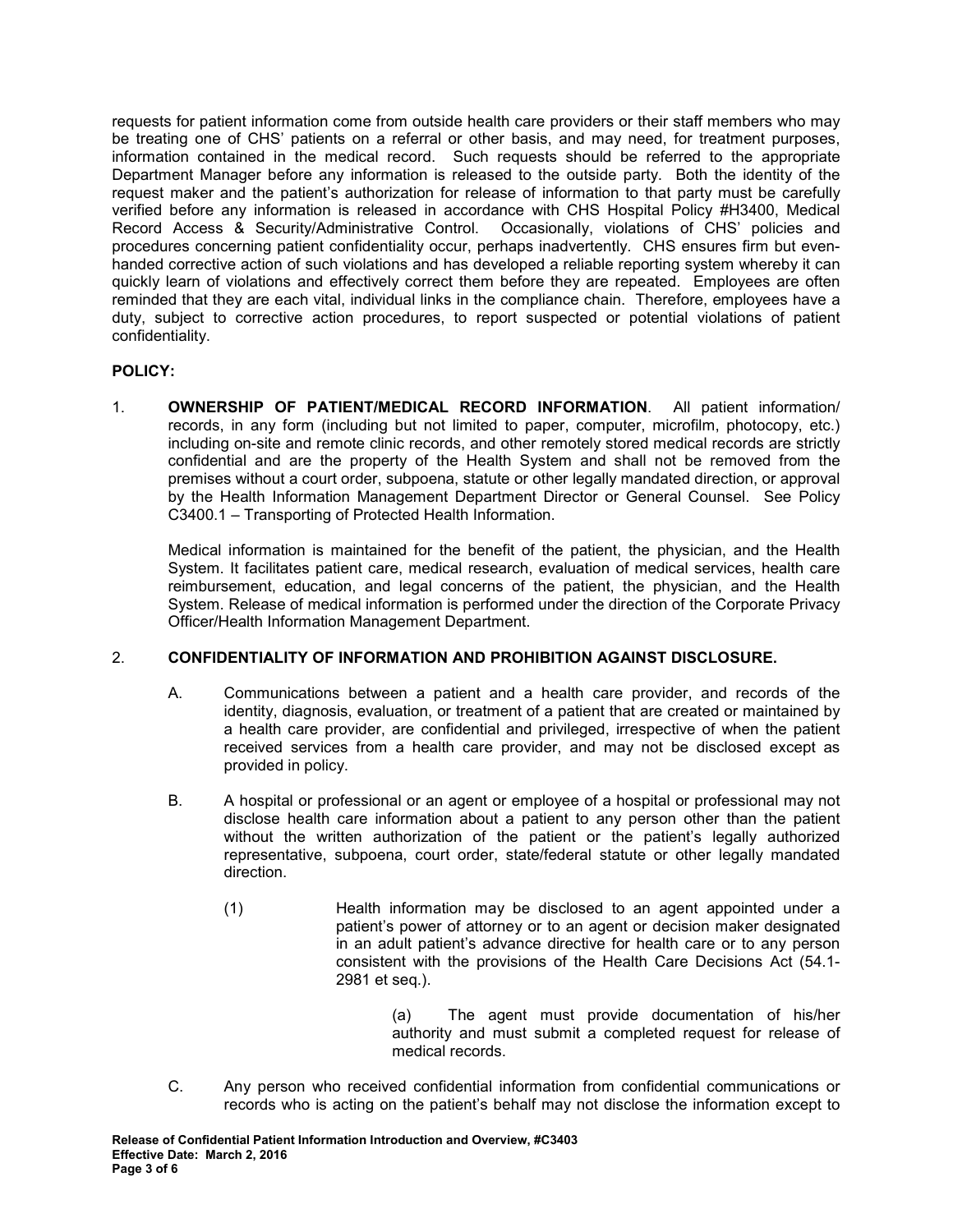the extent that disclosure is consistent with the authorized purpose for which the information was first obtained.

- D. LIABILITY. While the medical record is a legal document belonging to the Health System, the information contained in the record belongs to the patient. The Health System has a legal responsibility to protect the privacy of its patients. Unauthorized release of information may result in liability for damages. In addition, the release of confidential medical information may constitute the publication of liable or slander for which damages may lie against the hospital and/or the individual involved with the disclosure. The hospital liability insurance policy may not protect hospital personnel from their individual liabilities related to improper release of medical information.
- E. When there is doubt and a choice must be made without time to consult the proper authority, it is better to withhold information rather than risk involving the hospital in litigation. It should be noted that any person rightly entitled to information will be able to produce proper authorization.
- 3. **RELEASE MAY BE PERFORMED ONLY BY THE MEDICAL RECORD DEPARTMENT**. Unless otherwise arranged through the Health Information Management Department or the Hospital General Counsel, release of confidential patient information from information generated for the hospital's medical record, contained in the record, and abstracted from the record must be performed by the Health Information Management Department.
	- A. REQUESTS FOR INFORMATION: Unless release is delegated by the Health Information Management Department, any department receiving a request for confidential patient information, whether verbal or written), including a subpoena or court order, shall refer the request to the Health Information Management Department or General Counsel.
	- B. RELEASE OF INFORMATION TO THE NEWS MEDIA must be authorized in writing by the Director of Public Relations or the Administrative Supervisor (see Corporate policy C3404). Any information to be released that identifies a specific patient requires a complete and signed request and authorization, and must be coordinated through the Health Information Management Department.
- 4. **DOCUMENTATION OF RELEASE OF INFORMATION**. A record of any patient information released, whether by photocopy, facsimile, verbal, review or other means, must be documented with the name(s) of the party receiving the information, the date, and the specific documents released. This "release" record, or a copy, will be filed in the patient's medical record.
- 5. **REQUIREMENTS FOR WRITTEN AUTHORIZATION TO DISCLOSE OR RELEASE PATIENT INFORMATION**. Except as otherwise permitted or required by law, protected health information may not be used or disclosed without a valid authorization. When a valid authorization is received the use or disclosure of the protected health information must be consistent with that authorization. *See Corporate Policy #C3403.2, Valid Authorizations for Release of Confidential Patient Information/Protected Health Information (PHI).*
- 6. **RELEASE OF SUBSTANCE ABUSE TREATMENT RECORDS**. Patient information relating to substance abuse treatment is strictly regulated by the Federal government. All reports, records and information relating to cases or suspected cases of communicable disease are confidential. Such information may be released or made public only as permitted by law.
	- A. Medical records and information regarding identity, diagnosis, prognosis or treatment of any patient, that are maintained in connection with the performance of any program or activity relating to alcoholism or drug abuse education, training or treatment, rehabilitation or research, shall be confidential and disclosed only with prior written consent of the patient or legally authorized representative.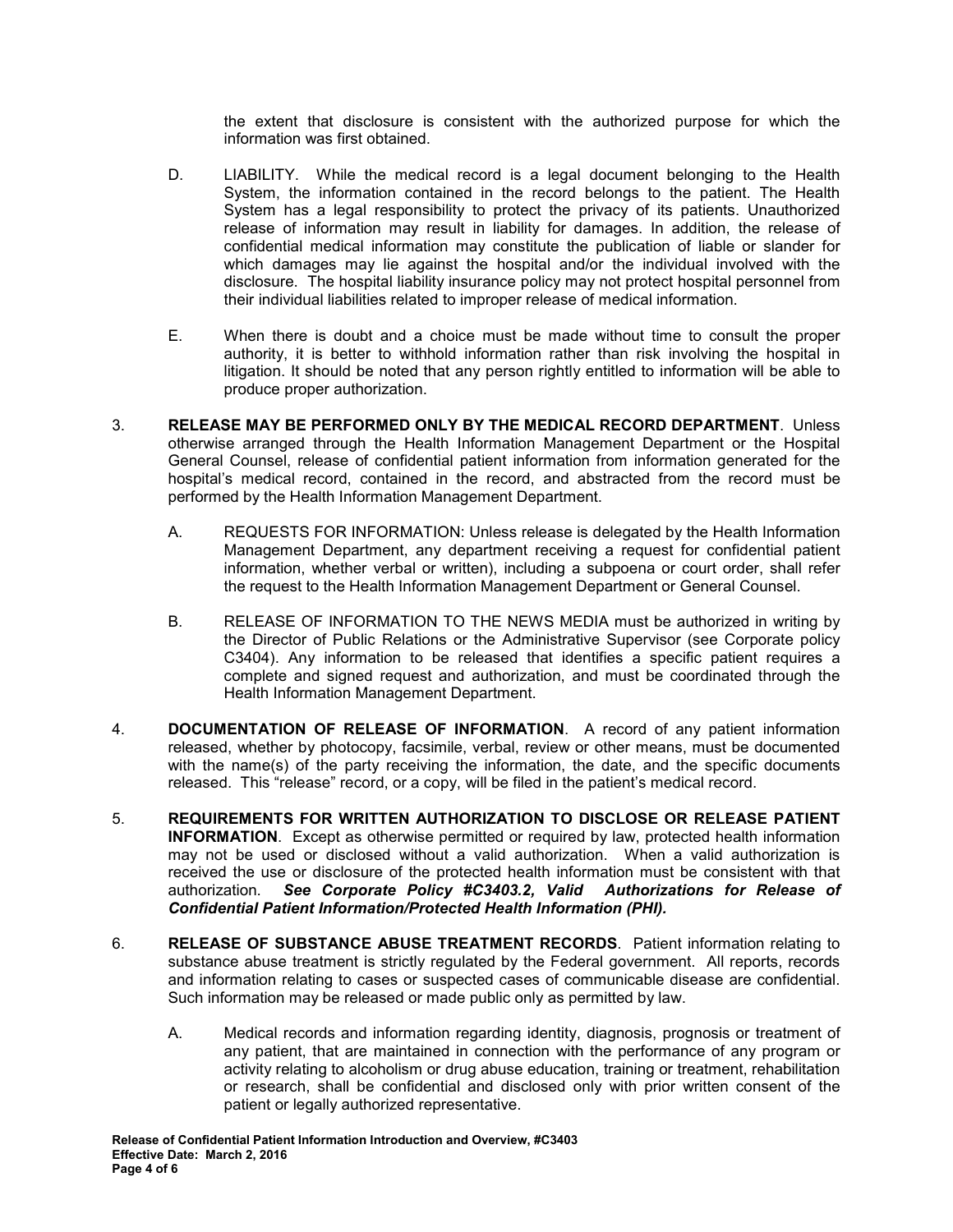- B. PRE-RELEASE OF PATIENT/MEDICAL RECORD INFORMATION received from another health care provider: "Federal rules prohibit the release of drug/alcohol treatment records unless further release is expressly permitted by the written consent of the person to whom it pertains. A general authorization for the release of medical or other information is NOT sufficient for this purpose. The Federal rules restrict any use of the information to criminally investigate or prosecute any alcohol or drug abuse patient."
	- (1) The statement above regarding re-release of information must accompany each release made from the Children's Hospital of The King's Daughters records pertaining to drug/alcohol treatment. See Corporate Policy C3403.2 additional authorization requirements.
- 7. Under specific circumstances, CHS may use or disclose protected health information without patient authorization in the following situations (See Corporate Policy C3403.1, Uses and Disclosures of Protected Health Information, for details)
	- A. Uses and Disclosures to carry out Treatment, Payment, or Health Care Operations (TPO)
		- (1) CHS takes appropriate action to provide that its employee or agent who requires health care information for TPO will:
- (a) Not use or disclose the health care information for any other purpose; and
	- (b) Take appropriate steps to protect the patient information
	- B. Uses and Disclosures requiring the opportunity for the patient to agree or to object.
		- (1) Facility Directories
		- (2) Uses and Disclosures for involvement in the individual's care and notification purposes
	- C. Uses and Disclosures for which an authorization, or opportunity to agree or object is not required.
		- (1) Uses and Disclosures required by Law
		- (2) Uses and Disclosures for Public Health Activities
		- (3) Uses and Disclosures about Victims of Abuse, Neglect or Domestic Violence
		- (4) Uses and Disclosures for Health Oversight Activities
		- (5) Disclosures for Judicial and Administrative Proceedings
		- (6) Disclosures to Law Enforcement that
			- i. Are pursuant to process and as otherwise required by law
			- ii. Provide limited information for identification and location purposes
			- iii. Provide limited information for victims of crime
			- iv. Provide limited information for decedents
			- v. Provide limited information for crime on premises
			- vi. Provide limited information for reporting crime in emergencies
		- (7) Uses and Disclosures about Decedents
		- (8) Uses and Disclosures for Cadaveric Organ, Eye or Tissue Donation Purposes
		- (9) Uses and Disclosures for Research with:
			- i. IRB waiver of authorization
			- ii. Review preparatory for research
			- iii. Research on decedents